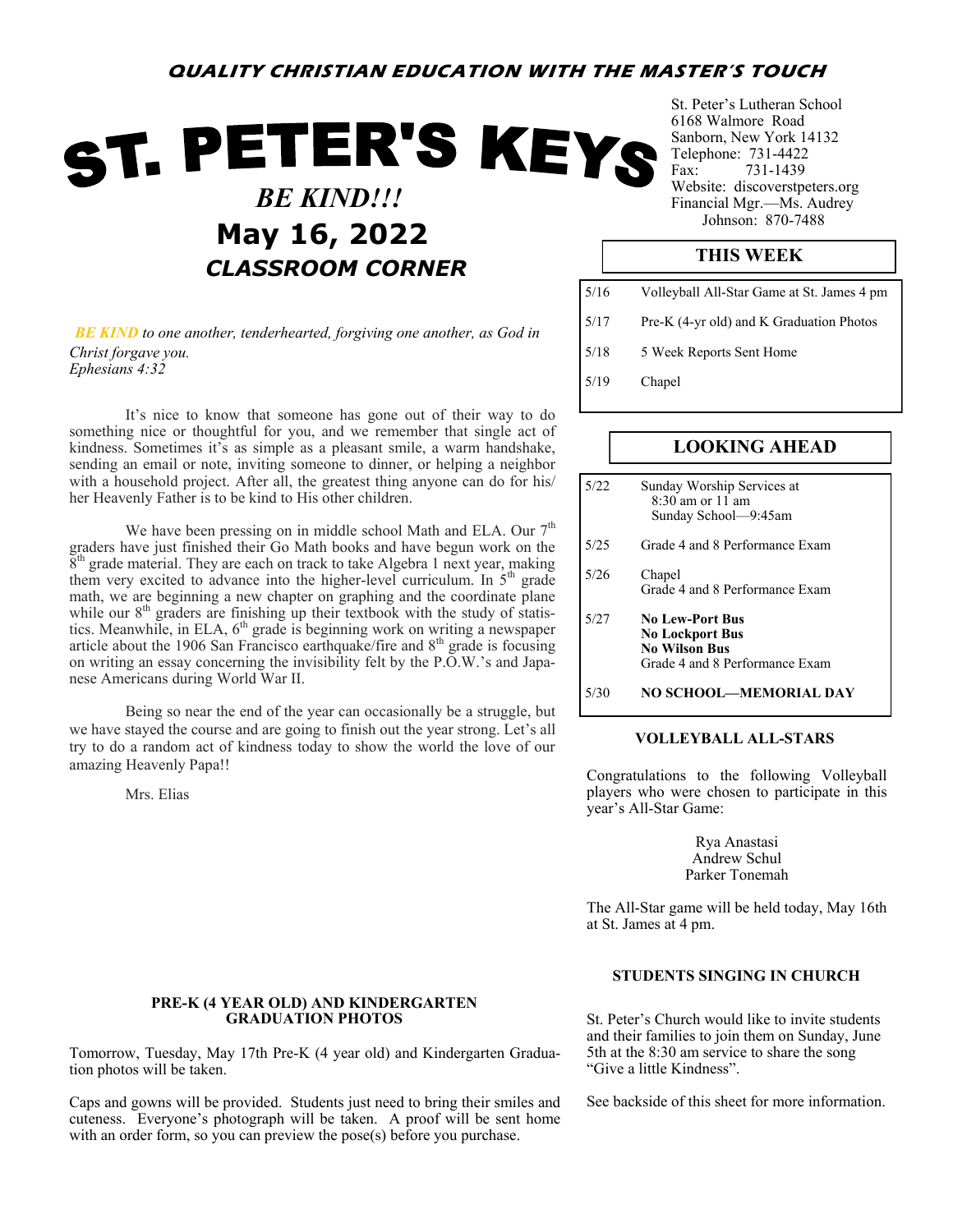#### **END OF THE YEAR BASKET AUCTION St. Peter's Lutheran School**

**June 4th and 5th** 

#### **9:00 a.m. - 1:00 p.m.**  *A Note from Mrs. Scibetta:*

I am organizing a Basket Auction for the end of the school year. It will be on June 4<sup>th</sup> and 5<sup>th</sup> in the gym at St. Peter's Lutheran School. All proceeds will benefit our school! I am currently looking for donations. Please prayerfully consider how you can help!

#### DONATION IDEAS

**Baskets:** Gardening, baking, bath, kitchen, games, beverages, snacks, crafts, jewelry, candles, sports, fitness, patriotic, holiday, etc.

**Gift Cards:** Wegmans, Tops, Tim Hortons, Starbucks, Target, Walmart, local stores, and restaurants that people would enjoy visiting.

**Items:** Bike, cooler, wagon, Keurig, freezer, grill, electric skillet, crockpot, television, tea kettle, kids' outdoor summer toys, blankets, etc.

**Cash donations** given will be used to help complete baskets, as needed.

**NO item is too big or too small,** I can use it all!! □ Other items such as baskets, bins, clear wrap, etc. is also appreciated. **Donated items can be dropped off at school by May 27, 2022.** 

I would like to personally thank you for any support you can give to our wonderful school! Please contact me with any question you may have.

716-731-4422 or jscibetta@stpetersanborn.com

**Students of St. Peter's in Pre-K thru 8th grade,**

# **St. Peter's Church would like to invite students and their families to join us: Sunday, June 5th at the 8:30 am service and have the students share our theme song for the year, "Give a little Kindness."**

The past couple years have been very different for everyone but at St. Peter's it has meant not participating in Church services, Preschool programs or end of the year school program and picnic.

At a recent meeting student participation was discussed and it was asked if it would be possible to have students sing in Church again, so I offered to try and coordinate it.

This is not a mandatory attendance for your child's classroom, we are just asking that those who can join us do so. Please reply below, either way, so that we know we have enough students that will participate. The students know the song but we will practice as a group with those students that are participating prior to the service on June  $5<sup>th</sup>$  in school. Students will sit with their family and come up during performance time.

We would love to see everyone join us, but we understand if you have other commitments.

Thank you! Mrs. Sherry DeVantier (Pre-K-4)

- - - - - - - - - - - - - - - - - - - - - - - - - - - - - - - - Detach and return by Friday 5/20 - - - - - - - - - - - - - - - - - - - - - - - - - - - - -

Students Name and the students of the students of the students of the students of the students of the students of the studies of the studies of the studies of the studies of the studies of the studies of the studies of the

Yes, they will attend and sing on Sunday June  $5<sup>th</sup>$  at 8:30 am

No, we are unable to attend on June  $5<sup>th</sup>$ .